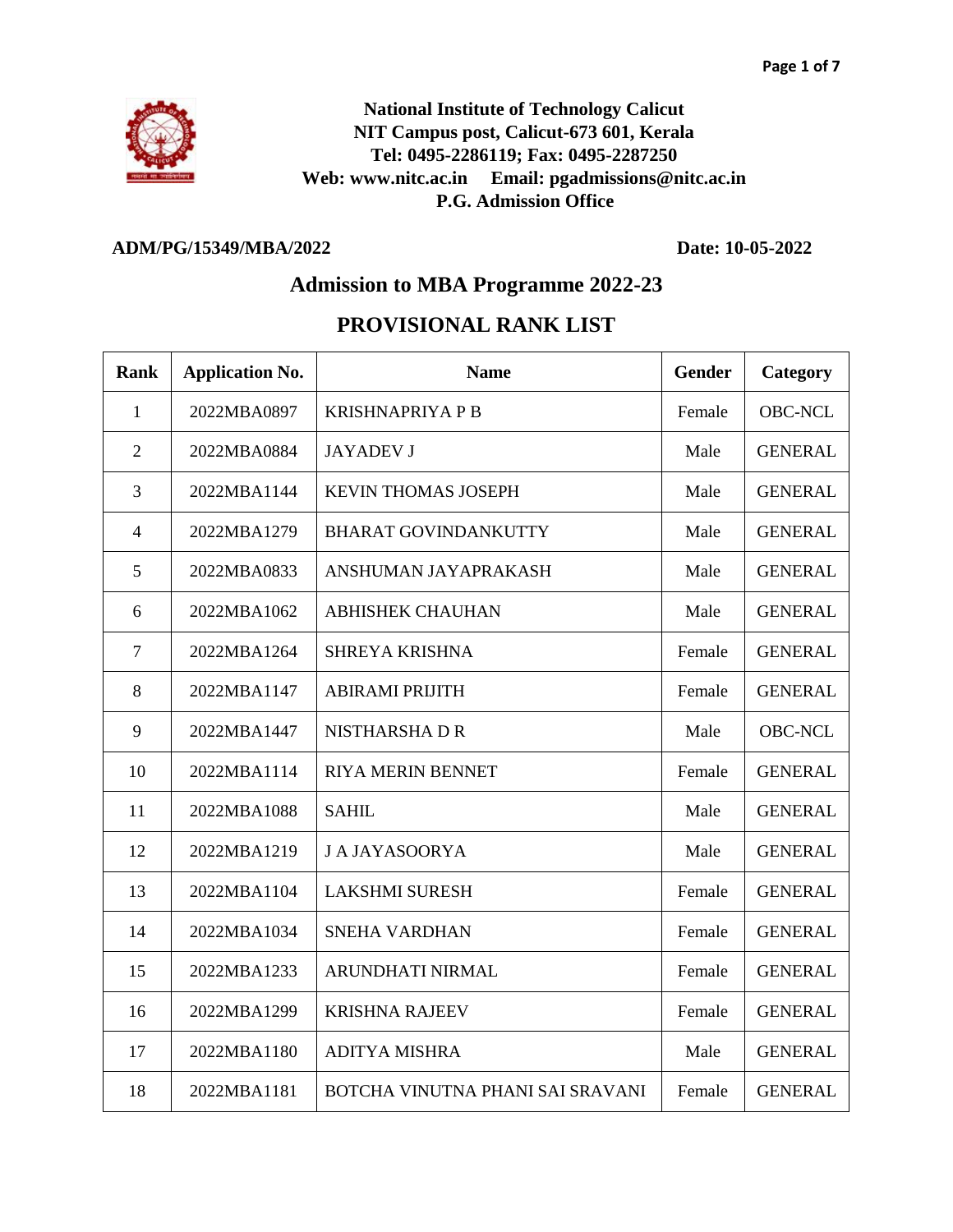| <b>Rank</b> | <b>Application No.</b> | <b>Name</b>                    | <b>Gender</b> | Category       |
|-------------|------------------------|--------------------------------|---------------|----------------|
| 19          | 2022MBA1050            | <b>DAN ASHOK</b>               | Male          | <b>GENERAL</b> |
| 20          | 2022MBA1425            | <b>NIMISH SAHAY</b>            | Male          | <b>GENERAL</b> |
| 21          | 2022MBA0932            | <b>SANDRA ALINA JOSE</b>       | Female        | <b>GENERAL</b> |
| 22          | 2022MBA0817            | <b>VASUDHA SUNDER</b>          | Female        | <b>GENERAL</b> |
| 23          | 2022MBA1224            | <b>NEETHUR MENON</b>           | Female        | <b>GENERAL</b> |
| 24          | 2022MBA1175            | <b>SASWATI ROY</b>             | Female        | <b>GENERAL</b> |
| 25          | 2022MBA1095            | <b>ABHISHEK RAUSHAN</b>        | Male          | <b>GENERAL</b> |
| 26          | 2022MBA0864            | <b>AMIT A BHALERAO</b>         | Male          | <b>GENERAL</b> |
| 27          | 2022MBA0780            | <b>MARIYAUS</b>                | Female        | <b>GENERAL</b> |
| 28          | 2022MBA0960            | NANNEPAGA VIJAYA PRIYANJALI    | Female        | <b>GENERAL</b> |
| 29          | 2022MBA1164            | <b>ABHIRAM SREEJITH</b>        | Male          | <b>GENERAL</b> |
| 30          | 2022MBA1112            | <b>NIKHIL MS</b>               | Male          | <b>GENERAL</b> |
| 31          | 2022MBA1302            | <b>NIKHIL KUMAR</b>            | Male          | <b>GENERAL</b> |
| 32          | 2022MBA0893            | NEELAM SHRAVANI                | Male          | <b>OBC-NCL</b> |
| 33          | 2022MBA0969            | <b>PARTHIV S KUMAR</b>         | Male          | <b>GENERAL</b> |
| 34          | 2022MBA1377            | <b>SHRI RAM GS</b>             | Male          | <b>OBC-NCL</b> |
| 35          | 2022MBA1194            | <b>BARATHI KUMAR SIVAKUMAR</b> | Male          | <b>GENERAL</b> |
| 36          | 2022MBA0756            | PALLAVI KUMARI                 | Female        | <b>OBC-NCL</b> |
| 37          | 2022MBA0918            | <b>ABIN JOHN</b>               | Male          | <b>GENERAL</b> |
| 38          | 2022MBA0763            | AFEES MOIDU SALIM              | Male          | <b>OBC-NCL</b> |
| 39          | 2022MBA1327            | <b>S SHRIKHANTH</b>            | Male          | <b>GENERAL</b> |
| 40          | 2022MBA0775            | <b>NIRANJAN N</b>              | Male          | <b>OBC-NCL</b> |
| 41          | 2022MBA1107            | ANUPA MARIYAM JOHN             | Female        | <b>GENERAL</b> |
| 42          | 2022MBA0852            | <b>ANNTRESA MATHEW</b>         | Female        | <b>GENERAL</b> |
| 43          | 2022MBA0942            | <b>SREEHARI R</b>              | Male          | <b>GENERAL</b> |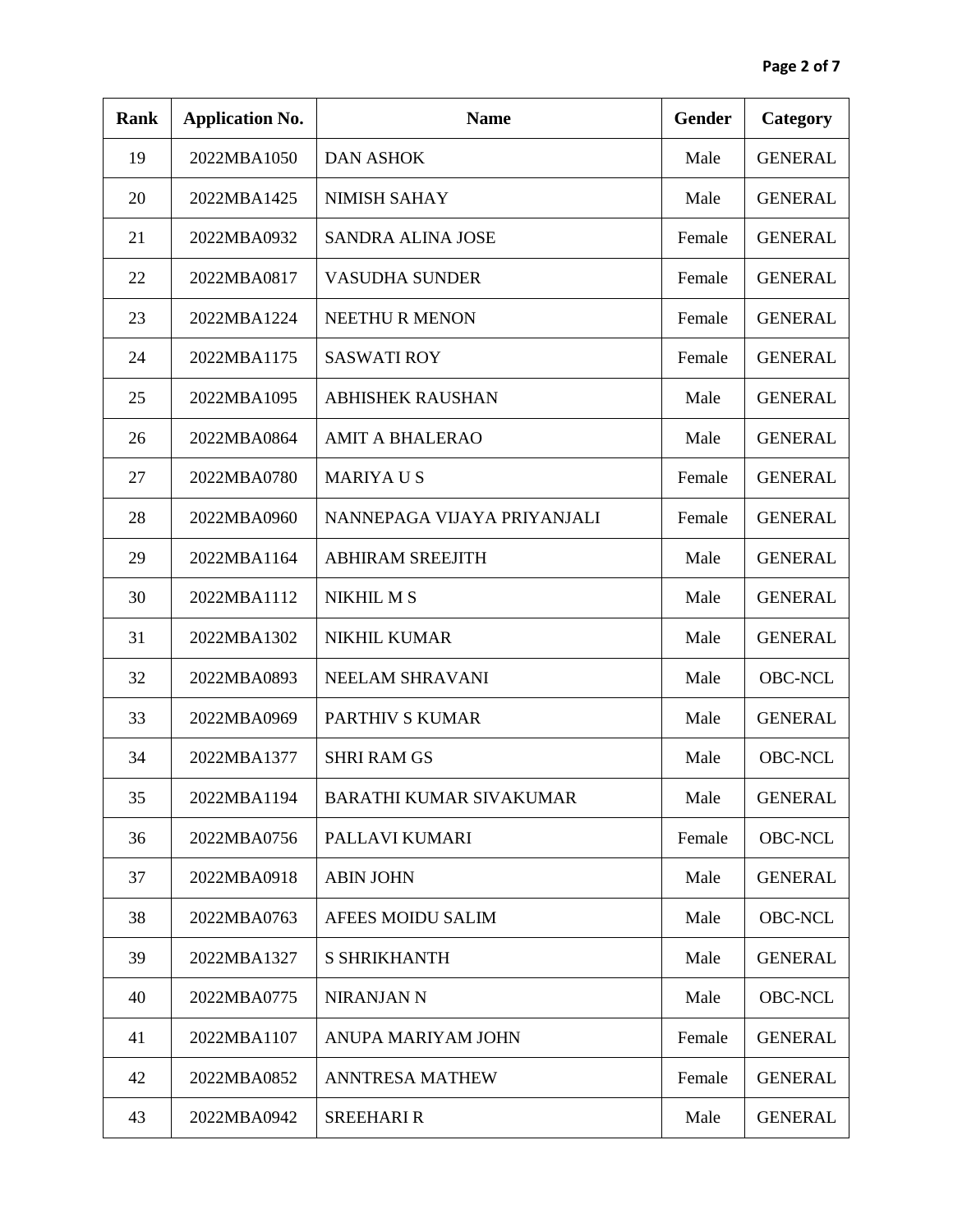| <b>Rank</b> | <b>Application No.</b> | <b>Name</b>                  | <b>Gender</b> | Category       |
|-------------|------------------------|------------------------------|---------------|----------------|
| 44          | 2022MBA1424            | <b>M HARINI</b>              | Female        | <b>OBC-NCL</b> |
| 45          | 2022MBA1163            | <b>ALBIN GEORGE</b>          | Male          | <b>GENERAL</b> |
| 46          | 2022MBA1451            | P SURYA PRAKASH              | Male          | <b>OBC-NCL</b> |
| 47          | 2022MBA0827            | <b>NAIR AKUL ANILKUMAR</b>   | Male          | <b>GENERAL</b> |
| 48          | 2022MBA1230            | <b>SIDHARTH J</b>            | Male          | <b>GENERAL</b> |
| 49          | 2022MBA0979            | <b>ROSHAN RAVI</b>           | Male          | <b>GENERAL</b> |
| 50          | 2022MBA1017            | <b>SHUBHAM KARAD</b>         | Male          | <b>GENERAL</b> |
| 51          | 2022MBA1165            | <b>SAIF ALI KHAN</b>         | Male          | <b>GENERAL</b> |
| 52          | 2022MBA1149            | <b>RITHUL SHAJI</b>          | Male          | <b>GENERAL</b> |
| 53          | 2022MBA1440            | <b>ASWATHIP</b>              | Female        | <b>OBC-NCL</b> |
| 54          | 2022MBA1083            | MUHAMMED SADDIQ              | Male          | <b>OBC-NCL</b> |
| 55          | 2022MBA1026            | <b>DIKSHA PANWAR</b>         | Female        | <b>GENERAL</b> |
| 56          | 2022MBA0837            | <b>SWATHY SATHISH K</b>      | Female        | <b>OBC-NCL</b> |
| 57          | 2022MBA1084            | <b>RAMEEZ A S</b>            | Male          | <b>OBC-NCL</b> |
| 58          | 2022MBA1145            | PRIYAMVADA B M               | Female        | <b>OBC-NCL</b> |
| 59          | 2022MBA1182            | <b>MALLADI SITA SOUJANYA</b> | Female        | <b>GENERAL</b> |
| 60          | 2022MBA0849            | KARTHIKA S JAYAN             | Female        | <b>GENERAL</b> |
| 61          | 2022MBA1254            | VAISHNAV BABU K              | Male          | <b>OBC-NCL</b> |
| 62          | 2022MBA0759            | ABINAYA RAJENDRAN            | Female        | <b>OBC-NCL</b> |
| 63          | 2022MBA1315            | <b>ADILSHA S RAHMAN</b>      | Male          | <b>OBC-NCL</b> |
| 64          | 2022MBA0824            | <b>FAYROZE HK</b>            | Male          | <b>OBC-NCL</b> |
| 65          | 2022MBA1345            | <b>ROHITH K S</b>            | Male          | <b>OBC-NCL</b> |
| 66          | 2022MBA0955            | <b>HARITHAS B</b>            | Male          | <b>OBC-NCL</b> |
| 67          | 2022MBA1064            | LAKSHMIPRIYA P K             | Female        | <b>OBC-NCL</b> |
| 68          | 2022MBA1160            | <b>LAKSHAY KUMAR</b>         | Male          | <b>OBC-NCL</b> |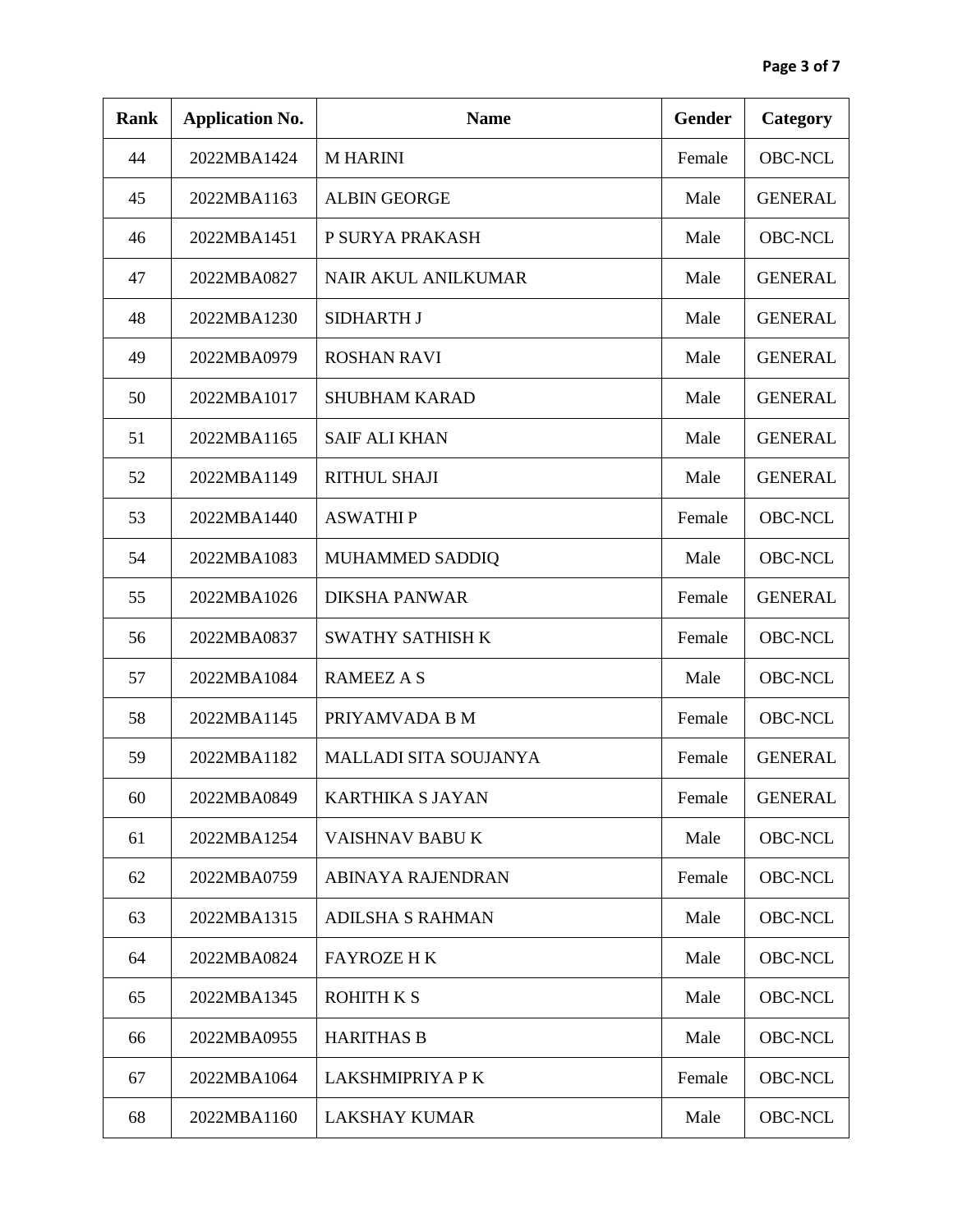| <b>Rank</b> | <b>Application No.</b> | <b>Name</b>                 | <b>Gender</b> | Category       |
|-------------|------------------------|-----------------------------|---------------|----------------|
| 69          | 2022MBA1129            | NIGHAT JAMEELA SHAHEED      | Female        | <b>OBC-NCL</b> |
| 70          | 2022MBA1067            | RUDRA PRAKASH ROUT          | Male          | <b>GENERAL</b> |
| 71          | 2022MBA1123            | PRANAV MURALI               | Male          | <b>GENERAL</b> |
| 72          | 2022MBA0846            | <b>NABHAN WARIS</b>         | Male          | <b>OBC-NCL</b> |
| 73          | 2022MBA1073            | <b>ARAFA NAUSHAD</b>        | Female        | <b>GENERAL</b> |
| 74          | 2022MBA1291            | <b>RAJA SHRIM</b>           | Female        | <b>OBC-NCL</b> |
| 75          | 2022MBA0863            | <b>KAILAS MADHAV S B</b>    | Male          | <b>OBC-NCL</b> |
| 76          | 2022MBA1396            | <b>RAUSHAN KUMAR PODDAR</b> | Male          | <b>OBC-NCL</b> |
| 77          | 2022MBA1303            | KRISHNENDU C U              | Female        | <b>OBC-NCL</b> |
| 78          | 2022MBA0786            | P S HARIKRISHNAN            | Male          | <b>GENERAL</b> |
| 79          | 2022MBA1014            | GUJJARI SRIDHARA TEJA       | Male          | <b>GENERAL</b> |
| 80          | 2022MBA0829            | ARJUN SASEENDRAN            | Male          | <b>OBC-NCL</b> |
| 81          | 2022MBA1231            | <b>ZULFA ABDULLA</b>        | Female        | <b>OBC-NCL</b> |
| 82          | 2022MBA1079            | <b>ATHUL V</b>              | Male          | <b>GENERAL</b> |
| 83          | 2022MBA0937            | <b>KARTHIK NARAYANAN P</b>  | Male          | <b>OBC-NCL</b> |
| 84          | 2022MBA1525            | <b>ARJUNAN V</b>            | Male          | <b>OBC-NCL</b> |
| 85          | 2022MBA0935            | ARSHADA                     | Female        | <b>OBC-NCL</b> |
| 86          | 2022MBA0841            | <b>IRFAN MUHAMMED V N</b>   | Male          | <b>OBC-NCL</b> |
| 87          | 2022MBA1204            | SOWNDHARYA P                | Female        | <b>OBC-NCL</b> |
| 88          | 2022MBA0845            | <b>AJAY P</b>               | Male          | <b>OBC-NCL</b> |
| 89          | 2022MBA1211            | <b>ANAGHA MOHANAN</b>       | female        | <b>OBC-NCL</b> |
| 90          | 2022MBA1115            | K FATHIMA RIDUWA            | Female        | <b>OBC-NCL</b> |
| 91          | 2022MBA0874            | <b>AZLAHA JALEEL</b>        | Female        | <b>OBC-NCL</b> |
| 92          | 2022MBA1111            | PRADEEP K R                 | Male          | <b>OBC-NCL</b> |
| 93          | 2022MBA0819            | A PYNTHAMIZH VASANTHAN      | Male          | <b>OBC-NCL</b> |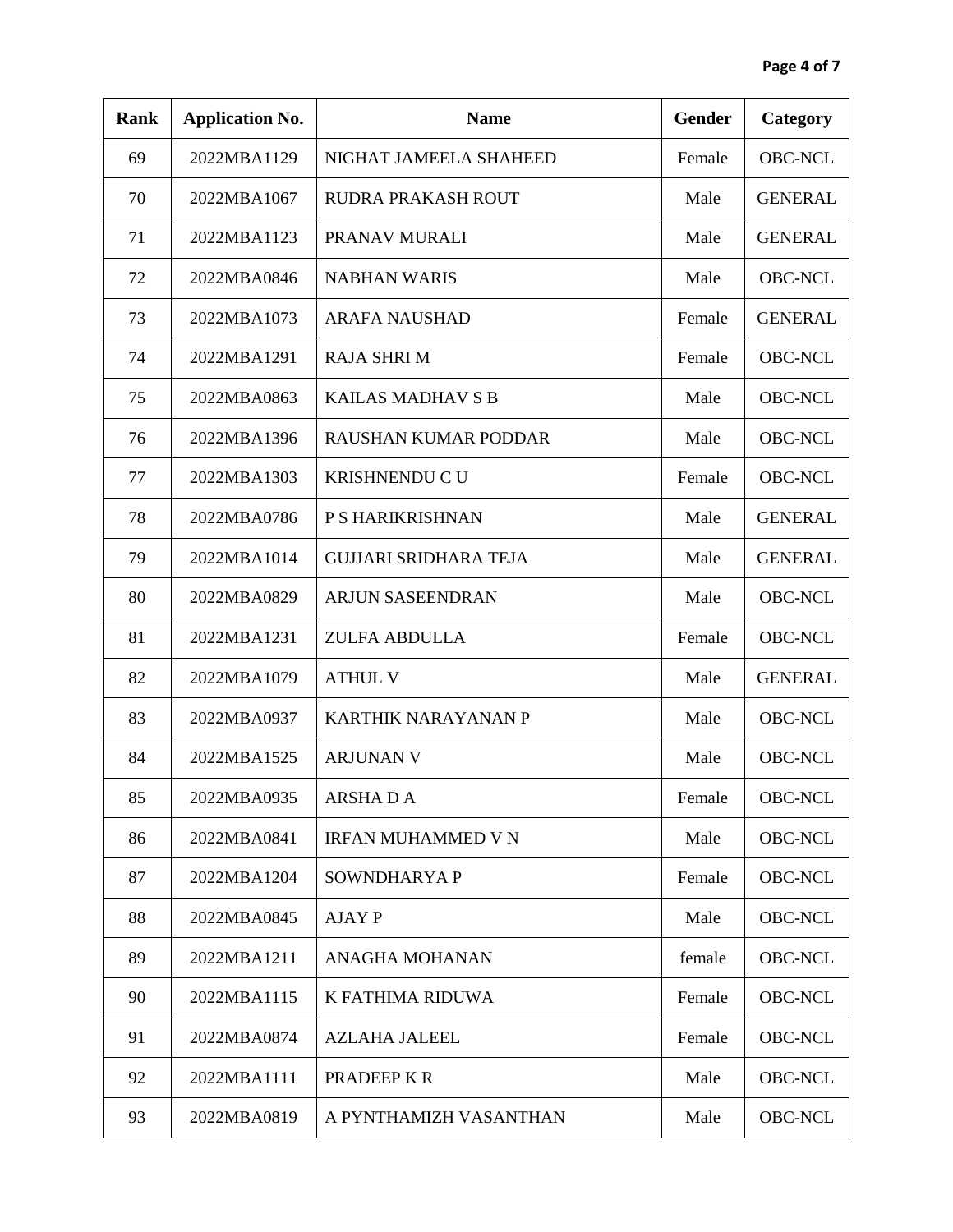| <b>Rank</b> | <b>Application No.</b> | <b>Name</b>                 | <b>Gender</b> | Category       |
|-------------|------------------------|-----------------------------|---------------|----------------|
| 94          | 2022MBA0842            | <b>AJAYTJ</b>               | Male          | <b>GENERAL</b> |
| 95          | 2022MBA1146            | SHREYASH NANDKUMAR MORE     | Male          | <b>OBC-NCL</b> |
| 96          | 2022MBA1346            | <b>NAIR ARCHANA</b>         | Female        | <b>GENERAL</b> |
| 97          | 2022MBA0854            | <b>NASRIN KP</b>            | Female        | <b>OBC-NCL</b> |
| 98          | 2022MBA1057            | SAKTISUHAN KHATUA           | Male          | <b>OBC-NCL</b> |
| 99          | 2022MBA0950            | <b>SATYAKI GHOSH</b>        | Male          | <b>GENERAL</b> |
| 100         | 2022MBA0838            | VIKRAMADITYA CHAKRABORTY    | Male          | <b>GENERAL</b> |
| 101         | 2022MBA1106            | <b>MANSHA RANI</b>          | Female        | <b>OBC-NCL</b> |
| 102         | 2022MBA0766            | <b>VIGNESH VIMBI</b>        | Male          | <b>OBC-NCL</b> |
| 103         | 2022MBA1071            | <b>SARAH ANN GEORGE</b>     | Female        | <b>GENERAL</b> |
| 104         | 2022MBA0957            | <b>SAHADA K K</b>           | Female        | <b>OBC-NCL</b> |
| 105         | 2022MBA1269            | PRANAY DNYANESHWAR DHANDE   | Male          | <b>OBC-NCL</b> |
| 106         | 2022MBA1075            | SOORYANJALY CR              | Female        | <b>SC</b>      |
| 107         | 2022MBA0974            | ARGHADEEP CHATTOPADHYAY     | Male          | <b>GENERAL</b> |
| 108         | 2022MBA0923            | <b>FARHAN M K</b>           | Male          | <b>OBC-NCL</b> |
| 109         | 2022MBA1008            | <b>MOHAMMED NADHEEM C P</b> | Male          | <b>OBC-NCL</b> |
| 110         | 2022MBA0750            | <b>MEGA RAMESH</b>          | Female        | <b>SC</b>      |
| 111         | 2022MBA1156            | <b>ABDU REHMAN</b>          | Male          | <b>OBC-NCL</b> |
| 112         | 2022MBA1344            | <b>HANIYA SALEEM</b>        | Female        | <b>OBC-NCL</b> |
| 113         | 2022MBA1402            | <b>FATHIMA FAIROOZ</b>      | Female        | <b>OBC-NCL</b> |
| 114         | 2022MBA1184            | PRADEEP KUMAR PRAJAPATI     | Male          | <b>SC</b>      |
| 115         | 2022MBA0822            | DARJI NISHWAL NATAVARLAL    | Male          | <b>OBC-NCL</b> |
| 116         | 2022MBA1323            | DIVYALAKSHMI P M            | Female        | <b>OBC-NCL</b> |
| 117         | 2022MBA1199            | YADURAJ P                   | Male          | <b>GENERAL</b> |
| 118         | 2022MBA1354            | SOURADIP SADHUKHAN          | Male          | <b>GENERAL</b> |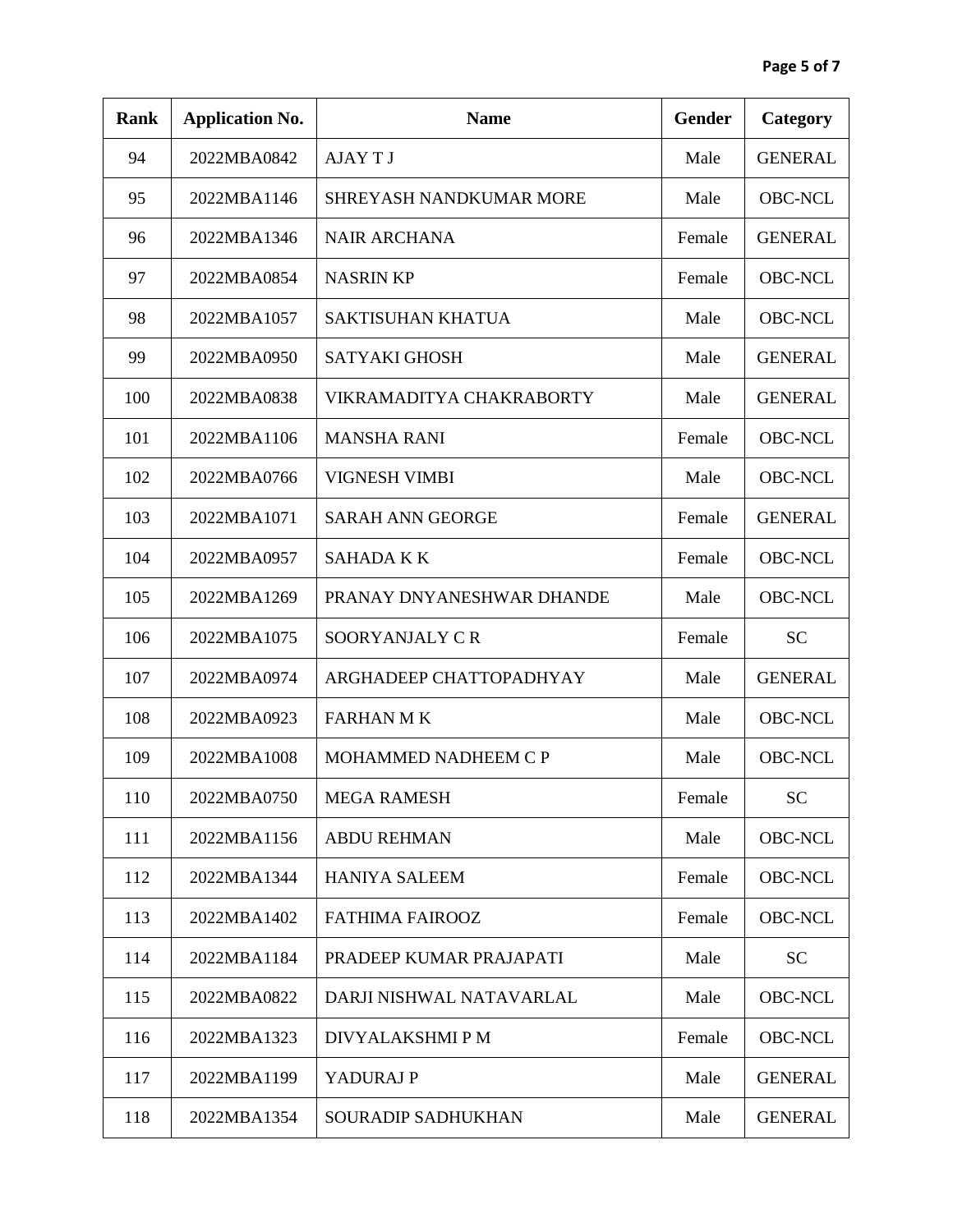| <b>Rank</b> | <b>Application No.</b> | <b>Name</b>                        | <b>Gender</b> | Category       |
|-------------|------------------------|------------------------------------|---------------|----------------|
| 119         | 2022MBA1300            | MUSTAQUEEM DIWAN                   | Male          | <b>OBC-NCL</b> |
| 120         | 2022MBA1185            | <b>ANAS MUHAMMED</b>               | Male          | <b>OBC-NCL</b> |
| 121         | 2022MBA1127            | HARSHITA SHARAN SRIVASTAVA         | Female        | <b>EWS</b>     |
| 122         | 2022MBA1509            | <b>MAYA MANOJ P C</b>              | Female        | <b>OBC-NCL</b> |
| 123         | 2022MBA0981            | <b>CHAITANYA GAUR</b>              | Male          | <b>GENERAL</b> |
| 124         | 2022MBA1290            | <b>MOHAN LAL MEENA</b>             | Male          | <b>ST</b>      |
| 125         | 2022MBA1178            | <b>K SRUTHI</b>                    | Female        | <b>OBC-NCL</b> |
| 126         | 2022MBA1476            | <b>DISHA CHAUHAN</b>               | Female        | EWS            |
| 127         | 2022MBA0757            | <b>MATHEW VARGHESE</b>             | Male          | EWS            |
| 128         | 2022MBA1177            | <b>RAHUL KUMAR</b>                 | Male          | EWS            |
| 129         | 2022MBA1407            | <b>ANASHUA AICH</b>                | Female        | <b>GENERAL</b> |
| 130         | 2022MBA1458            | <b>JOSTON BOBAN THENGUMMOOTTIL</b> | Male          | <b>GENERAL</b> |
| 131         | 2022MBA0999            | <b>ABHINAV PADMAN</b>              | Male          | <b>GENERAL</b> |
| 132         | 2022MBA1100            | <b>SURYAKANT RAJ</b>               | Male          | <b>OBC-NCL</b> |
| 133         | 2022MBA1255            | <b>SHEHA P SHAREEF</b>             | Female        | <b>OBC-NCL</b> |
| 134         | 2022MBA1259            | <b>MOHAMMED NIVAD</b>              | Male          | <b>OBC-NCL</b> |
| 135         | 2022MBA1198            | STUTI SAMARPITA KHATUA             | Female        | <b>OBC-NCL</b> |
| 136         | 2022MBA1217            | <b>BISNA CHANDRAN</b>              | Female        | <b>OBC-NCL</b> |
| 137         | 2022MBA0764            | <b>MOHAMED SHAFEEQ S</b>           | Male          | <b>OBC-NCL</b> |
| 138         | 2022MBA0925            | SANDEEP INDRADEO CHOUDHARY         | Male          | <b>SC</b>      |
| 139         | 2022MBA1351            | NIKHILA C                          | Female        | <b>ST</b>      |
| 140         | 2022MBA1229            | MUHAMMAD FADHAL N P                | Male          | <b>OBC-NCL</b> |
| 141         | 2022MBA1514            | <b>GOKUL</b>                       | Male          | <b>OBC-NCL</b> |
| 142         | 2022MBA1471            | <b>MANJUPRIYA V</b>                | Female        | <b>OBC-NCL</b> |
| 143         | 2022MBA1179            | MANAKKATTU DHANYA S MATHEWS        | Female        | <b>GENERAL</b> |